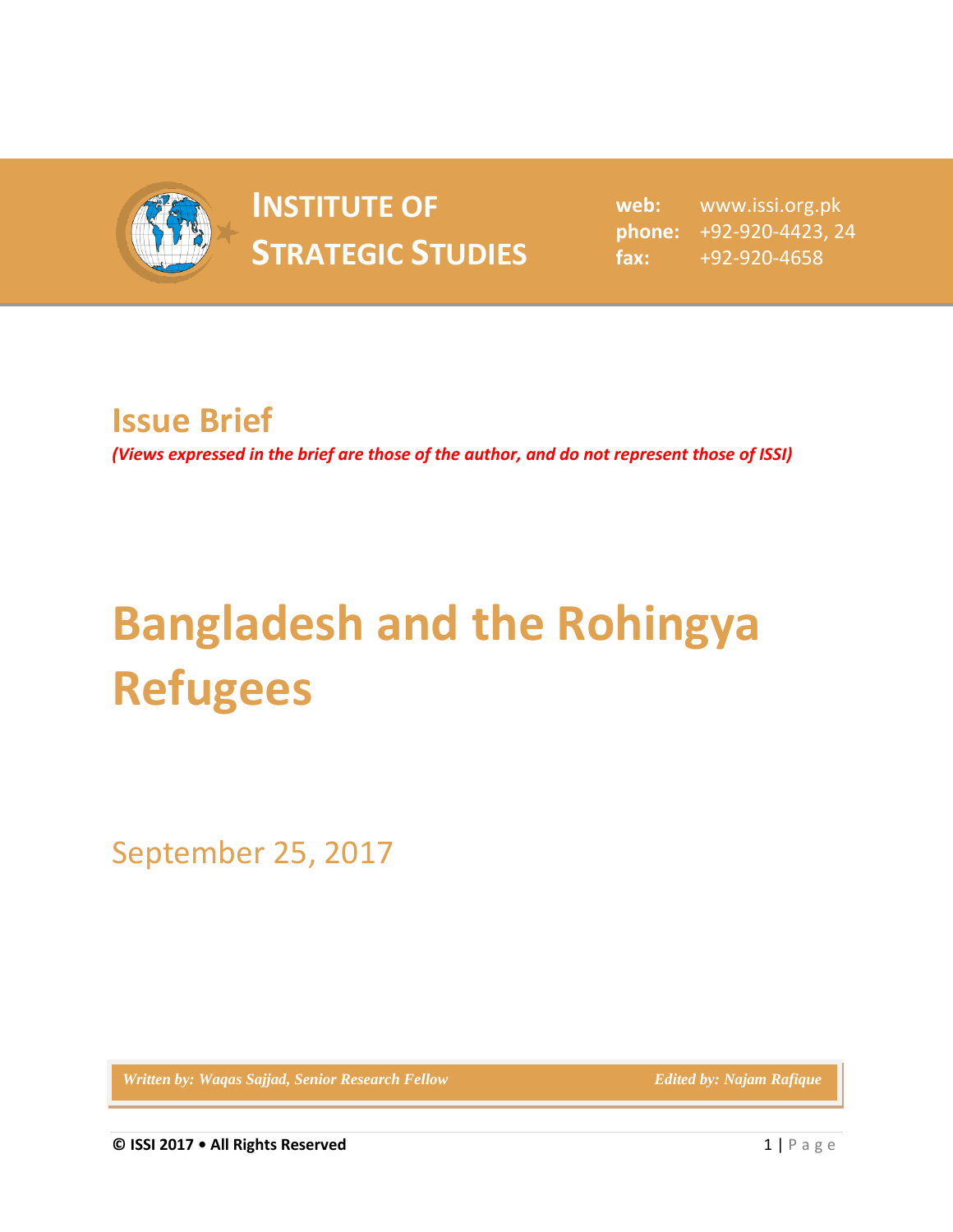**After days of international pressure to address the situation of the Rohingya in the Rakhine State of Myanmar, and recognize the human rights abuses being suffered by the community, Nobel Peace Prize** 



**Laureate and State Counsellor Aung San Suu Kyi finally spoke about the issue on September 19. However, her speech caused much consternation as it underplayed the concerns of the Rohingya, over 420,000 of whom have fled to Bangladesh over the past several weeks, 1 following widespread violence and destruction.**

The Prime Minister of Bangladesh, Sheikh Hasina Wajid has subsequently called for Myanmar to take back the refugees, and accused the Myanmar government of laying landmines along the border to stop the return of the Rohingya.<sup>2</sup> The crisis has been described by the United Nations as "ethnic cleansing" and Myanmar has faced severe international criticism, including in the UN General Assembly (UNGA) in New York from September 12-25, 2017.<sup>3</sup>

In Bangladesh, the refugee crisis has led to several health and security, as well as political, concerns. Aid groups have been trying to control the spread of diseases among the Rohingya in the border camps, starting a "massive immunization program" for some 150,000 children, and working to secure thousands of unaccompanied children.<sup>4</sup> Bangladesh has also launched a birth control drive in the refugee camps, as it fears a population boom – in fact, authorities in the country have already identified 70,000 new or expectant mothers.<sup>5</sup>

 $\overline{a}$ 

<sup>1</sup> <http://religiondispatches.org/shocked-by-aung-san-suu-kyis-insensitivity-to-ethnic-cleaning-dont-be/>

<sup>2</sup> [Ibid.](http://religiondispatches.org/shocked-by-aung-san-suu-kyis-insensitivity-to-ethnic-cleaning-dont-be/)

<sup>3</sup> [http://www.thehindu.com/news/international/bangladesh-restricts-rohingya-refugees-starts](http://www.thehindu.com/news/international/bangladesh-restricts-rohingya-refugees-starts-immunization/article19702972.ece)[immunization/article19702972.ece](http://www.thehindu.com/news/international/bangladesh-restricts-rohingya-refugees-starts-immunization/article19702972.ece)

<sup>4</sup> [http://www.abc.net.au/news/2017-09-18/vaccinations-underway-in-bangladesh-border-camps-in-struggle](http://www.abc.net.au/news/2017-09-18/vaccinations-underway-in-bangladesh-border-camps-in-struggle-to/8957244)[to/8957244](http://www.abc.net.au/news/2017-09-18/vaccinations-underway-in-bangladesh-border-camps-in-struggle-to/8957244)

<sup>5</sup> [http://www.channelnewsasia.com/news/asiapacific/bangladesh-frets-about-population-boom-in-rohingya](http://www.channelnewsasia.com/news/asiapacific/bangladesh-frets-about-population-boom-in-rohingya-camps-9231714)[camps-9231714](http://www.channelnewsasia.com/news/asiapacific/bangladesh-frets-about-population-boom-in-rohingya-camps-9231714)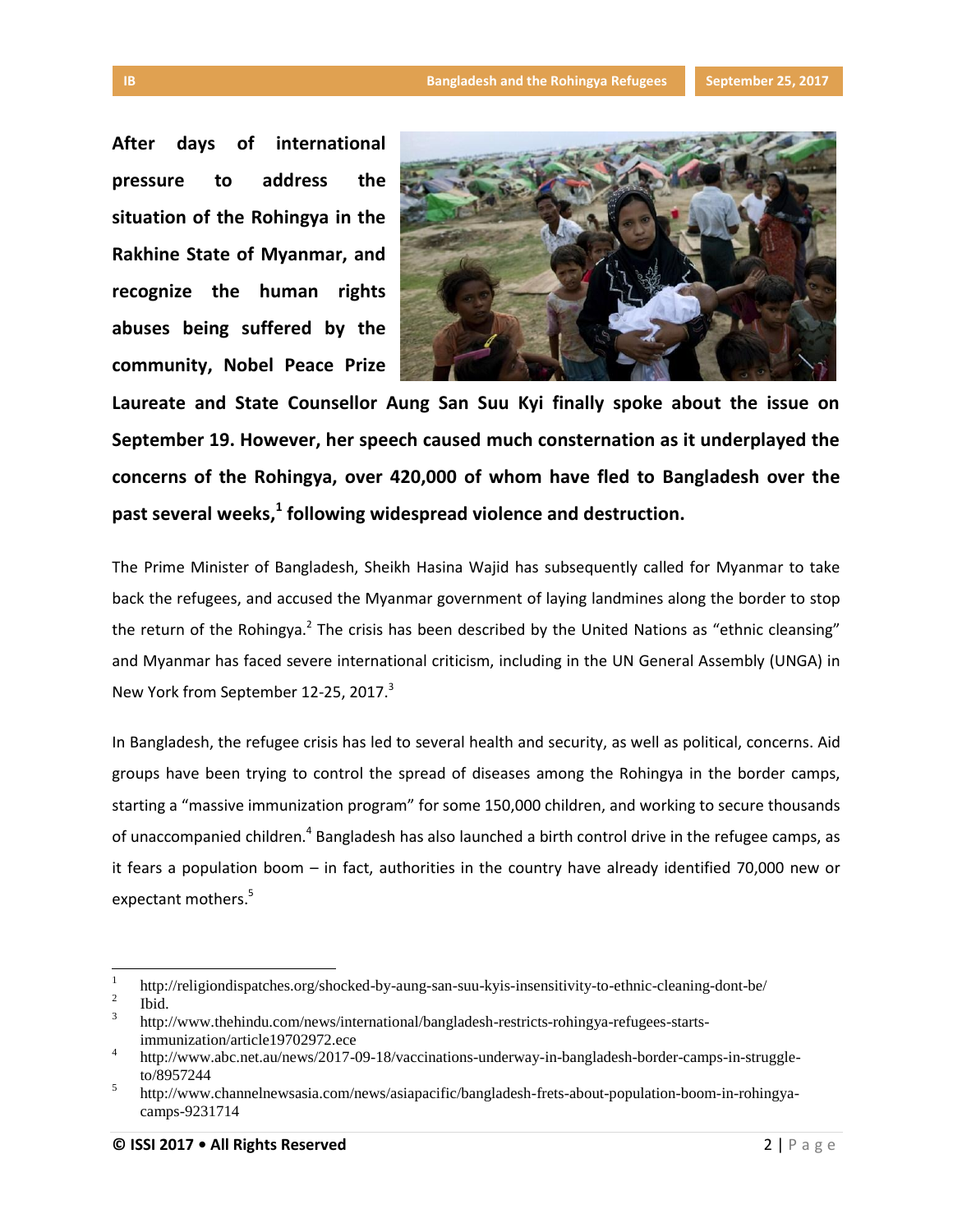The living situation in the refugee camps is described as poor, with families sleeping outdoors, squatting in farmlands and roadsides, and facing competition for basic necessities. Keeping a control on the population then is a priority for the Bangladesh government, which is also building a large new camp to accommodate the increasing numbers of refugees.<sup>6</sup> In addition to Bangladesh asking the Myanmar government to allow the refugees to return, the country's police have also announced that the Rohingya can only stay in fixed places allocated to them and not travel elsewhere, not even to live with friends or families already living in Bangladesh.<sup>7</sup> News agencies in Bangladesh also report that the refugees hope to return to Myanmar, but "not without securing their rights as citizens" in their home country.<sup>8</sup>

Despite Sheikh Hasina's concerns over the lack of US support for her country over the refugee crisis,<sup>9</sup> in his first mention of the Rohingya since becoming the President of the US, Donald Trump assured Bangladesh of American support in a meeting with the Bangladeshi Prime Minister on the sidelines of the UNGA, though the nature of the support remains unclear.<sup>10</sup> For her part, Sheikh Hasina has also affirmed that while UN organizations will help Bangladesh to deal with the crisis, the registration of the Rohingya refugees will be carried out by her country's military.<sup>11</sup> Bangladesh has also sought support from other Muslim majority countries to deal with the Rohingya refugee crisis at the OIC Contact Group Meeting on Rohingya at UNGA Headquarters, $12$  and Saudi Arabia has promised \$15 million as aid in this regard. $^{13}$ 

Despite the diplomatic endeavors, and continuing support of aid groups and plans to accommodate the increasing refugee numbers in new camps, this is likely to be a long-term crisis that will require sustained and planned development projects, as well as lengthy legal and citizenship processes, for any adequate solutions. Civil society and human rights organizations in Bangladesh have been focusing on the immediate needs facing the refugees, such as their living conditions, security and health concerns, and citizenship rights, with Sheikh Hasina also visiting refugee camps and telling to the media that

 $\overline{\phantom{a}}$ 

<sup>6</sup> [Ibid.](http://www.channelnewsasia.com/news/asiapacific/bangladesh-frets-about-population-boom-in-rohingya-camps-9231714)

<sup>7</sup> <http://www.bbc.com/news/world-asia-41291650>

<sup>8</sup> [http://bdnews24.com/bangladesh/2017/09/19/in-bangladesh-camps-rohingya-refugees-wish-to-return-home-as](http://bdnews24.com/bangladesh/2017/09/19/in-bangladesh-camps-rohingya-refugees-wish-to-return-home-as-citizens)[citizens](http://bdnews24.com/bangladesh/2017/09/19/in-bangladesh-camps-rohingya-refugees-wish-to-return-home-as-citizens)

<sup>9</sup> [https://www.reuters.com/article/us-myanmar-rohingya-bangladesh-trump-exc/exclusive-bangladesh-pm-says](https://www.reuters.com/article/us-myanmar-rohingya-bangladesh-trump-exc/exclusive-bangladesh-pm-says-expects-no-help-from-trump-on-refugees-fleeing-myanmar-idUSKCN1BU07C)[expects-no-help-from-trump-on-refugees-fleeing-myanmar-idUSKCN1BU07C](https://www.reuters.com/article/us-myanmar-rohingya-bangladesh-trump-exc/exclusive-bangladesh-pm-says-expects-no-help-from-trump-on-refugees-fleeing-myanmar-idUSKCN1BU07C)

<sup>&</sup>lt;sup>10</sup> <http://www.dhakatribune.com/world/2017/09/19/us-bangladesh-rohingya-issue-trump-tells-hasina/><br><sup>11</sup> http://www.dhakatribune.com/world/2017/09/19/us-bangladesh-rohingya-issue-trump-tells-hasina/

 $\frac{11}{12}$  [Ibid.](http://www.dhakatribune.com/world/2017/09/19/us-bangladesh-rohingya-issue-trump-tells-hasina/)

<sup>&</sup>lt;sup>12</sup> <http://www.dhakatribune.com/bangladesh/foreign-affairs/2017/09/20/pm-urges-oic-show-unity-rohingya-issue/><br><sup>13</sup> http://www.dhakatribune.com/world/2017/00/20/caudi king-orders.15m halp-rohingya-rofugoes/

<sup>13</sup> <http://www.dhakatribune.com/world/2017/09/20/saudi-king-orders-15m-help-rohingya-refugees/>